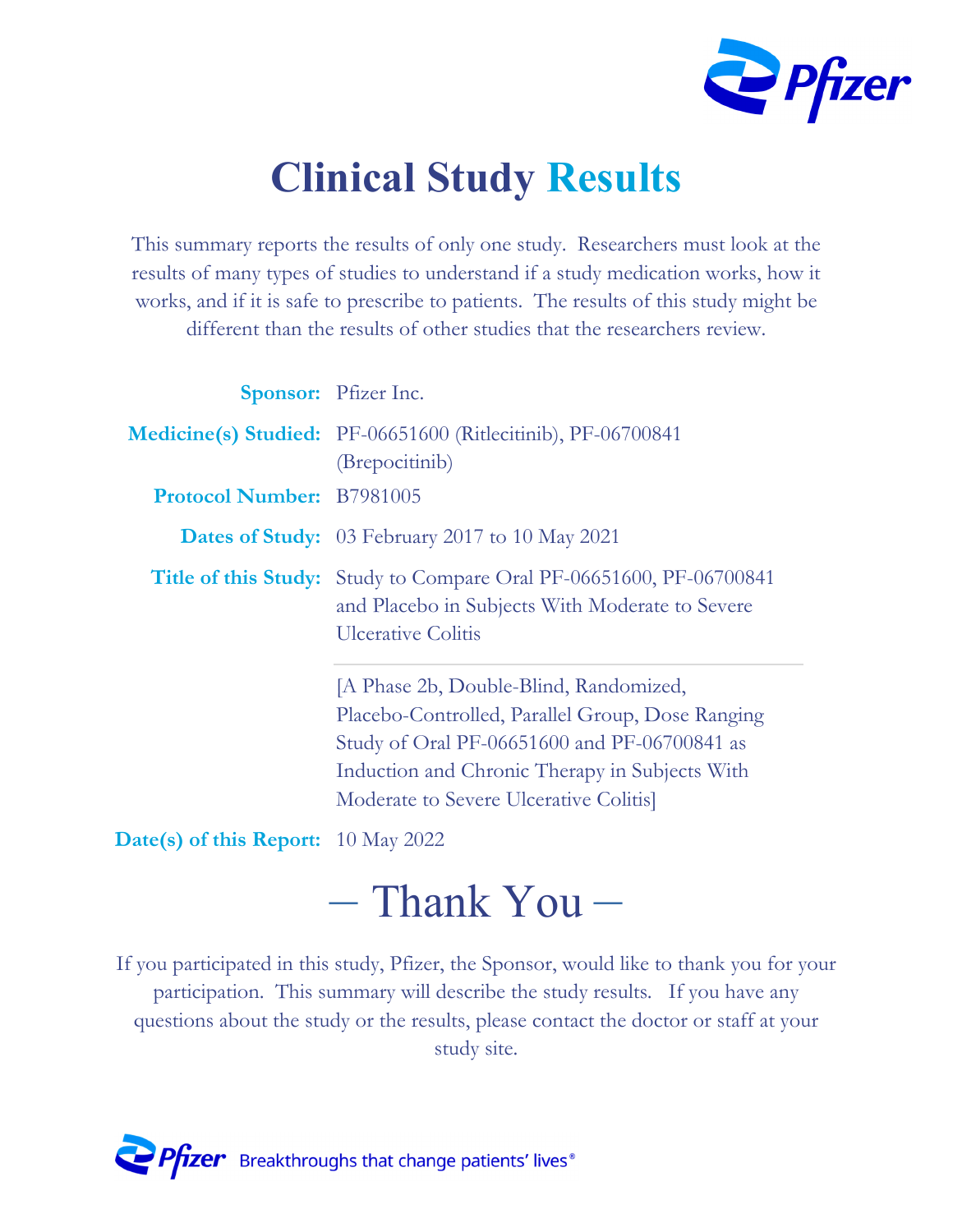

## **Why was this study done?**

#### **What is ulcerative colitis?**

Ulcerative Colitis (or "UC") is a long-term inflammatory medical condition that affects the large intestines (also known as the colon). Symptoms include cramping, constipation, diarrhea, rectal bleeding, and fatigue (feeling very tired).

The exact cause of UC is not known. It is thought that UC is caused by an overactive immune system, which is normally responsible for fighting infections.

Medicines are available that lower the activity of the immune system, but some people with UC do not get better when taking these medicines. Some people who do get better when taking these medicines still have worse UC over time.

Researchers are looking for new treatments that can help treat patients with UC*.*

#### **What are Ritlecitinib and Brepocitinib?**

Ritlecitinib is a "small molecule" oral medication (swallowed). Small molecules can move easily through the cell membrane to interact with other molecules, such as enzymes, inside a cell.

Ritlecitinib prevents (inhibits) certain enzymes from working. Enzymes are protein molecules in cells which speed up chemical reactions in the body. The enzymes that ritlecitinib inhibits are known as janus kinase 3 (JAK3) and the tyrosine-protein (TEC) kinase family.

Both of these enzymes help control inflammatory pathways in the cell. They also cause molecules known as cytokines to be released. Cytokines cause inflammation. This inflammation is usually used by the immune system to fight infections that may be caused by viruses or bacteria. In people with UC, the body's immune system causes inflammation even although they are healthy.

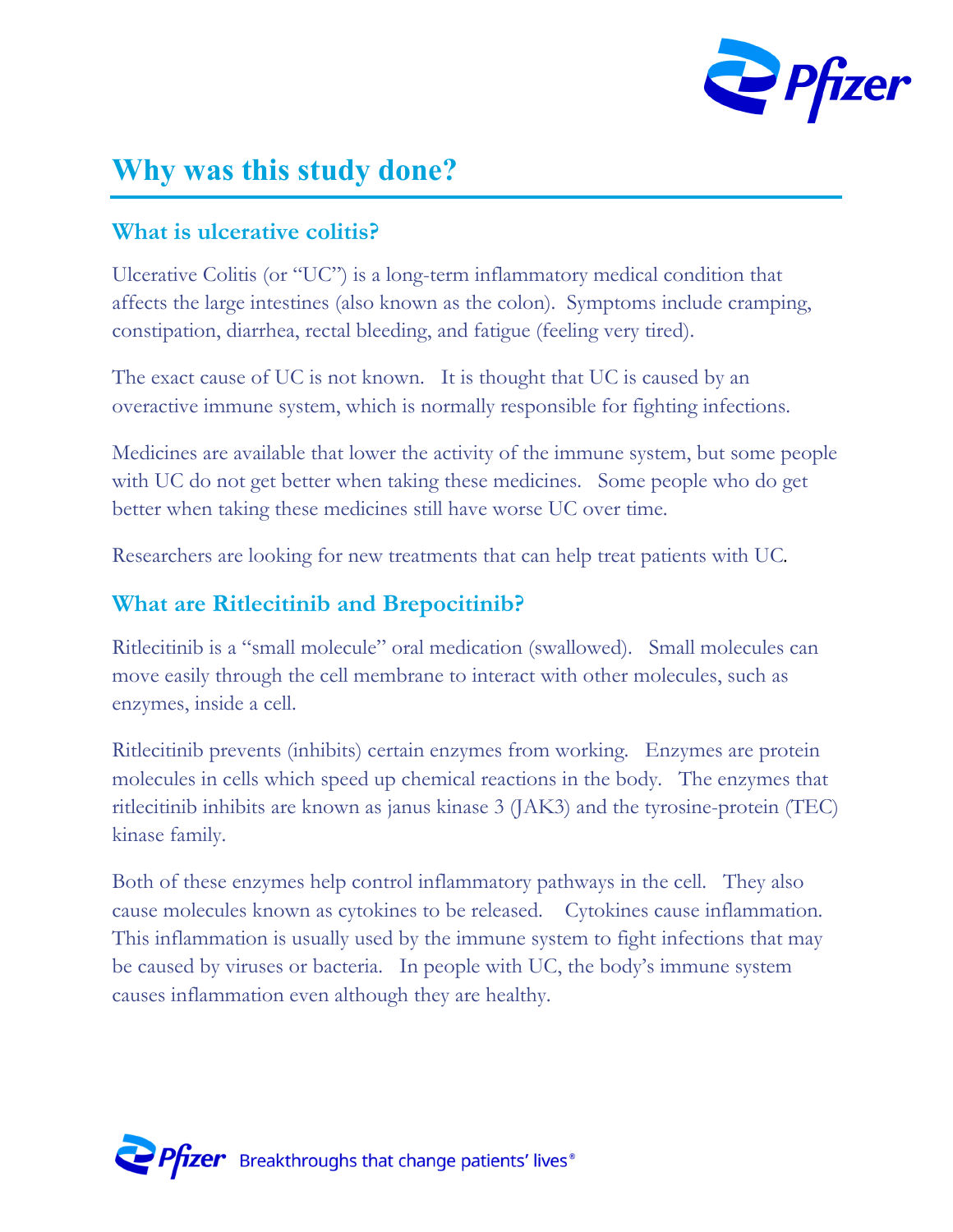

Brepocitinib is another small molecule oral medication. It inhibits enzymes known as janus kinase 1 (JAK1) and tyrosine kinase 2 (TYK2). These enzymes control signals to the immune system cells that produce cytokines. By stopping the function of JAK1 and TYK2, brepocitinib may prevent the abnormal immune system response and inflammation in people with UC.

#### **What was the purpose of this study?**

The main purpose of the study was to find out if ritlecitinib or brepocitinib was more effective at relieving UC symptoms*.* In addition, both study medications were compared to placebo*.* A placebo does not have any medicine in it, but it looks just like the study medication.

#### **Researchers wanted to know:**

#### **Did the participants taking Ritlecitinib or Brepocitinib have more relief from their UC symptoms?**

## **What happened during the study?**

#### **How was the study done?**

Researchers tested various doses of ritlecitinib or brepocitinib on groups of study participants to find out if study participants taking these study medicines experienced relief from their UC symptoms.

- Ritlecitinib (total of 150 participants):
	- o 51 participants received 20 mg
	- o 49 participants received 70 mg
	- o 50 participants received 200 mg

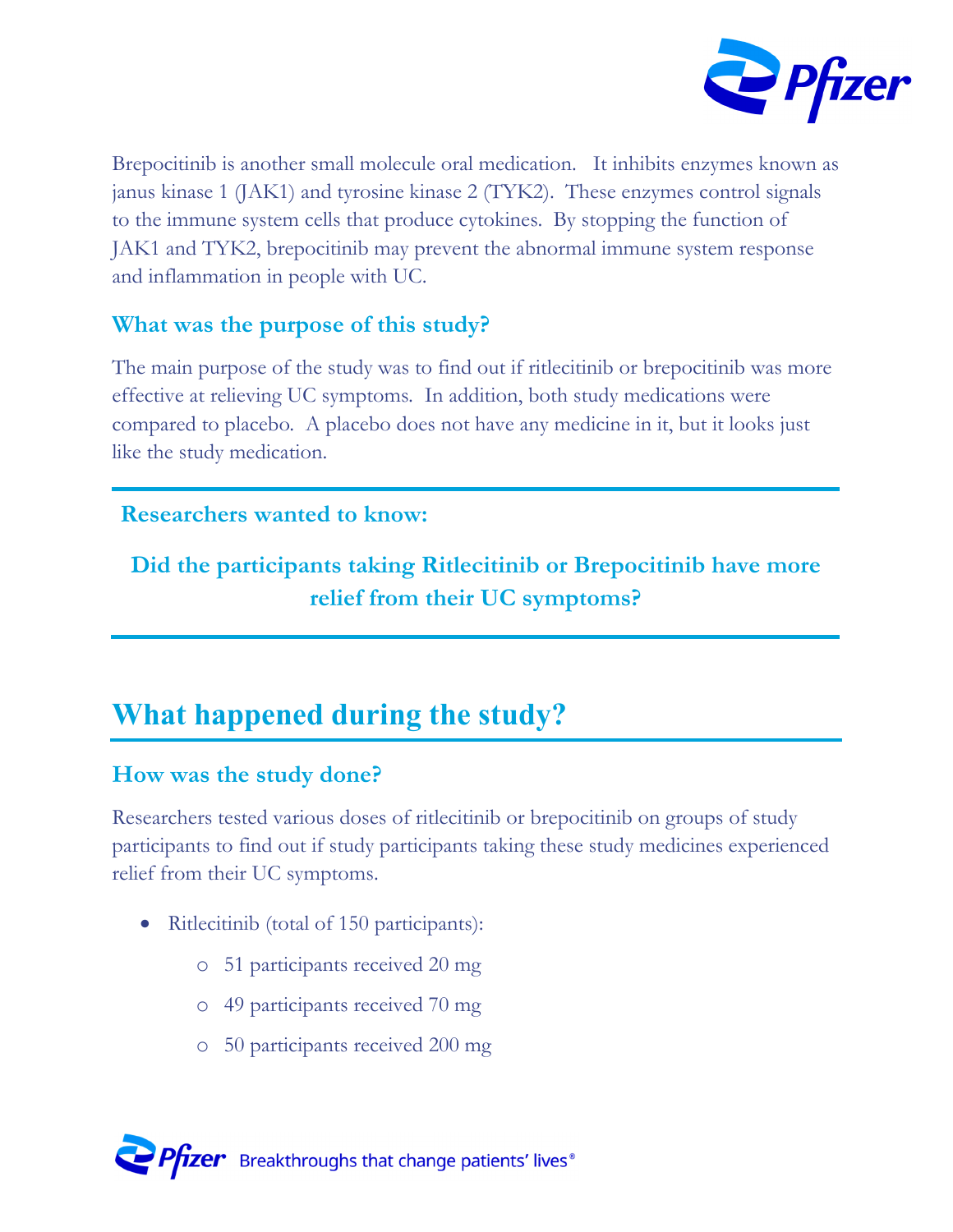

- Brepocitinib (total of 142 participants):
	- o 48 participants received 10 mg
	- o 47 participants received 30 mg
	- o 47 participants received 60 mg
- Placebo (total of 25 participants)



The study participants and researchers did not know who took ritlecitinib or brepocitinib and who took the placebo. This is known as a "double-blinded" study. Study participants were assigned to each group by chance alone.

Researchers measured the symptom relief of UC for each treatment group by using a Mayo score. This is a scoring system that measures how many stools were passed each day, amount of rectal bleeding (if any), mucosal appearance (doctors use a camera on the end of a tube to look at the inside lining of the colon), and a rating of the disease by a doctor (normal, mild, moderate or severe).

The Mayo score ranges from 0 to 12:

Mayo score 0 to 2: Participant is in remission (no disease activity)

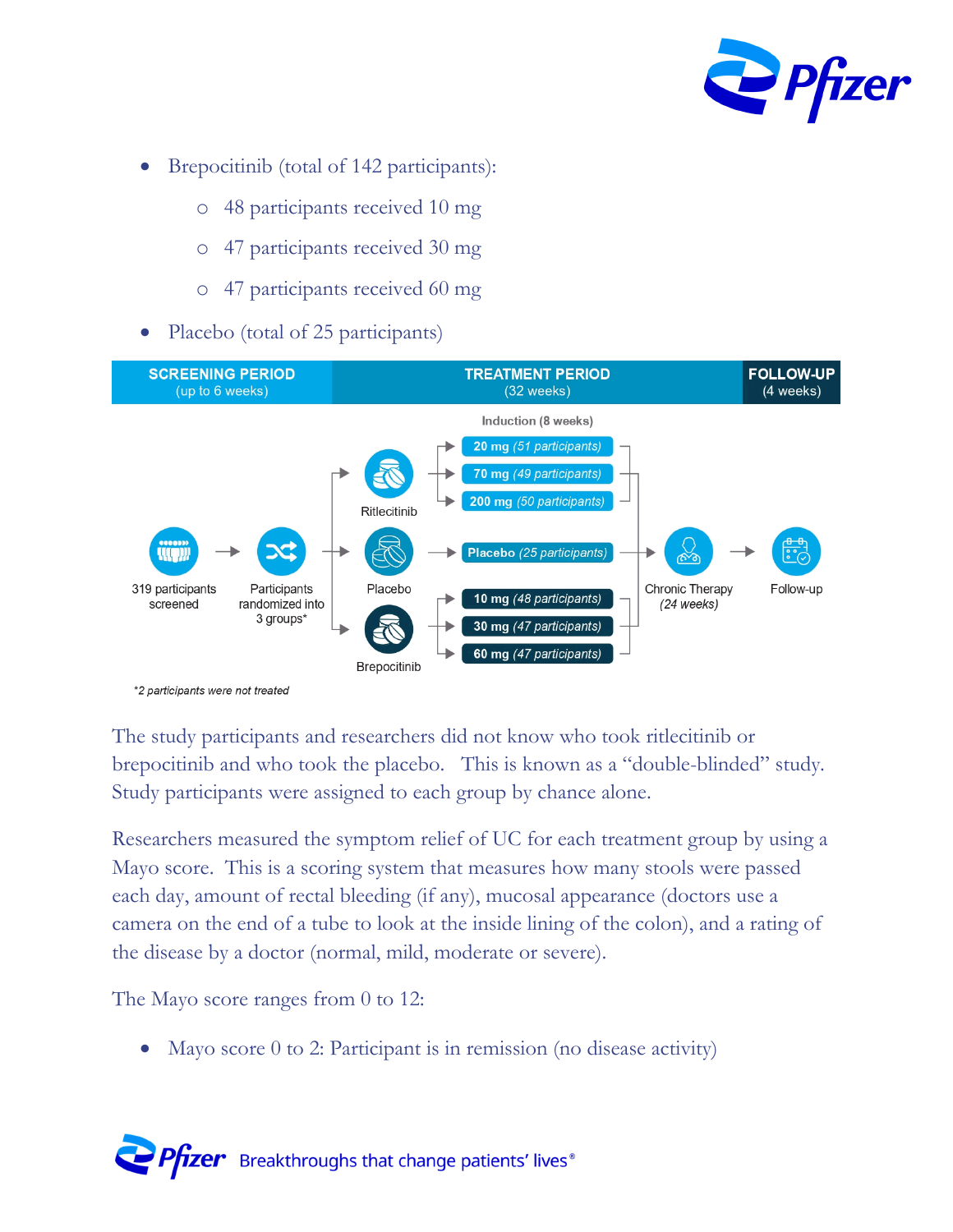

- Mayo score 3 to 5: Participant has mild disease
- Mayo score 6 to 10: Participant has moderate disease
- Mayo score 10 and higher: Participant has severe disease

All participants in the study started with moderate to severe UC according to their Mayo score. The difference in their score after the induction period would indicate how effective the study treatment was.

#### **Where did this study take place?**

The Sponsor ran this study at 154 locations in 19 countries (United States, Australia, Bulgaria, Czech Republic, Denmark, Georgia, Germany, Hungary, Israel, Italy, Republic of Korea, Romania, Russian Federation, Serbia, Slovakia, Spain, Poland, Turkey and Ukraine).

#### **When did this study take place?**

It began 03 February 2017 and ended 10 May 2021.

#### **Who participated in this study?**

The study included participants who had moderate to severe UC, even although they had tried other treatments.

- A total of 182 men participated
- A total of 135 women participated
- All participants were between the ages of 18 and 73.

Participants were to be treated in the induction period for 8 weeks. Of the 317 participants who started the study, 281 finished the induction phase.

Ten (10) participants in the ritlecitinib group, 4 participants in the brepocitinib group, and zero participants in the placebo group, did not finish the induction phase because of medical problems.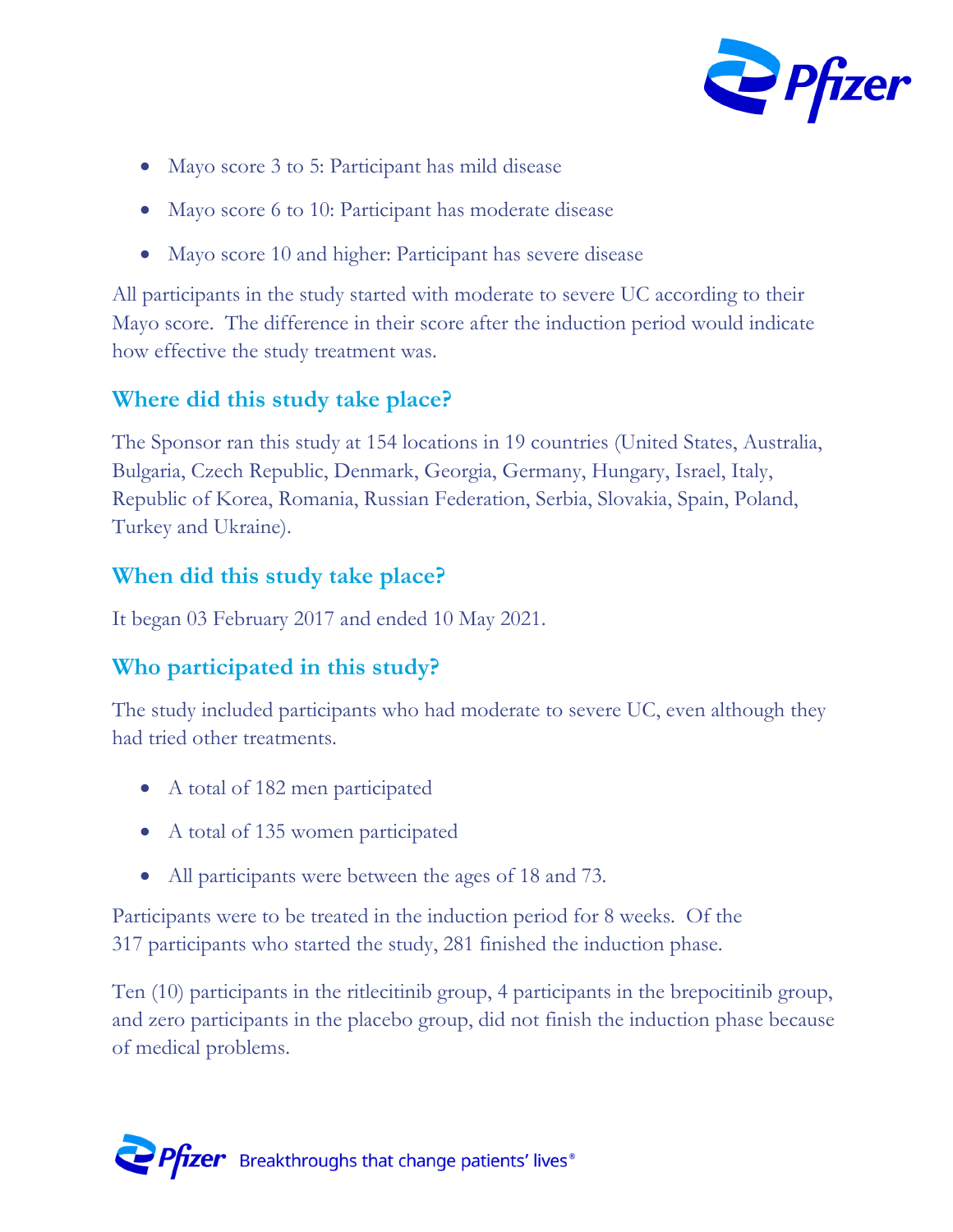

Overall, 36 participants left before the study was over by their choice or a doctor decided it was best for a participant to stop being in the study.

#### **How long did the study last?**

Study participants were in the induction phase of the study for 8 weeks. The entire study took 51 months to complete. The study was completed as planned.

When the study ended in May 2021, the Sponsor began reviewing the information collected. The Sponsor then created a report of the results. This is a summary of that report.

### **What were the results of the study?**

#### **Did the participants taking Ritlecitinib or Brepocitinib have more relief from their UC symptoms?**

After 8 weeks of treatment, these were the results.

The average Mayo score for participants taking ritlecitinib were as follows:

- $\bullet$  20 mg dose: 5.9
- $\bullet$  70 mg dose: 4.0
- 200 mg dose: 3.3

The average Mayo score for participants taking brepocitinib were as follows:

- $\bullet$  10 mg dose: 6.1
- 30 mg dose: 5.6
- $\bullet$  60 mg dose: 4.7

The average Mayo score for participants taking placebo was 7.9

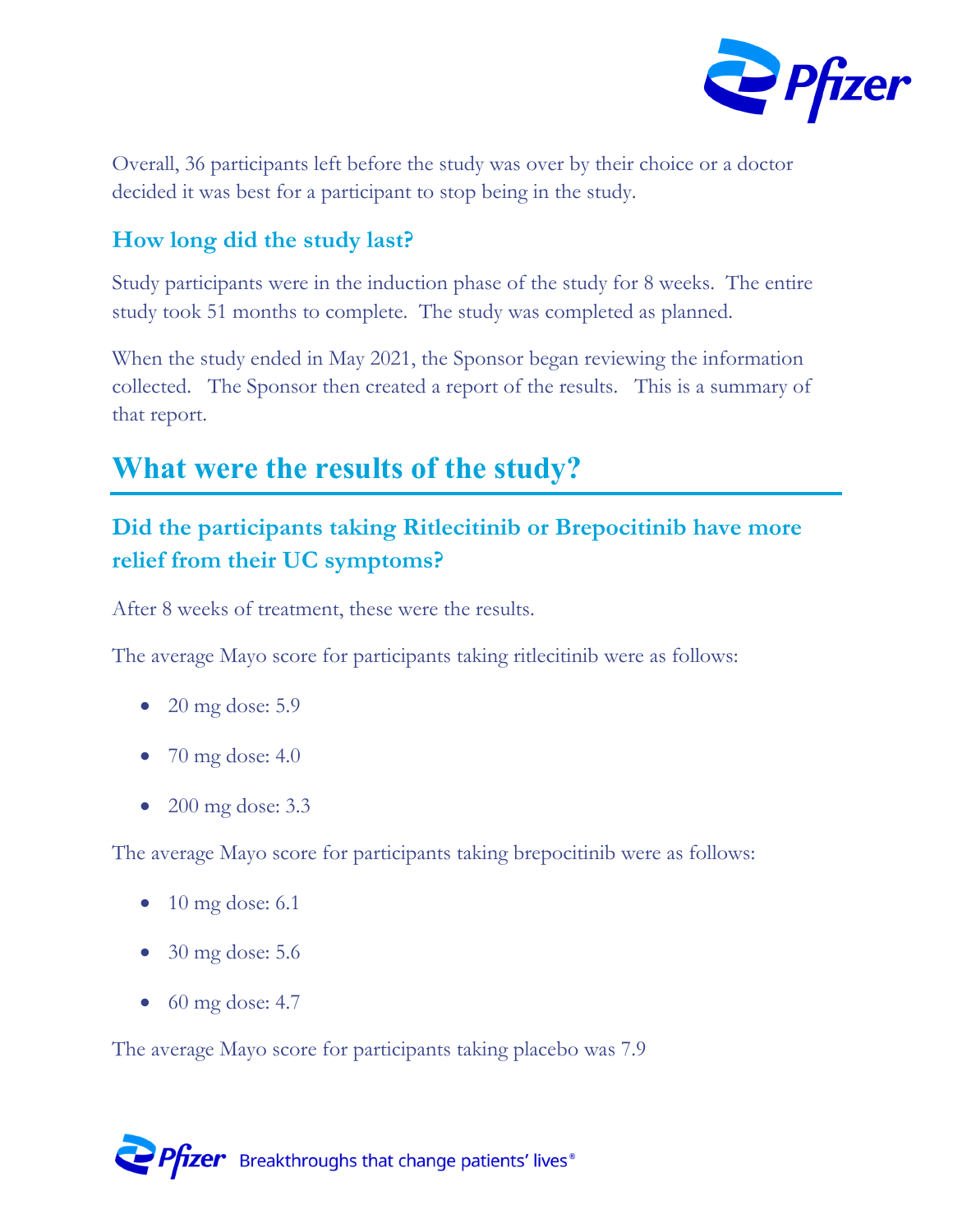

**Total Mayo Score at Week 8** 

10



#### **Did the study medications help relieve the symptoms of UC compared to placebo?**

On average, participants who took the study medications (ritlecitinib or brepocitinib) had a lower Mayo score (fewer UC symptoms), while participants taking placebo had a higher Mayo score (more UC symptoms).

Based on these results, the researchers have decided that the results are not likely the result by chance. Ritlecitinib and brepocitinib may help with decreasing the symptoms and severity of UC.

This does not mean that everyone in this study had these results. This is a summary of just some of the main results of this study. Other studies may have different results.

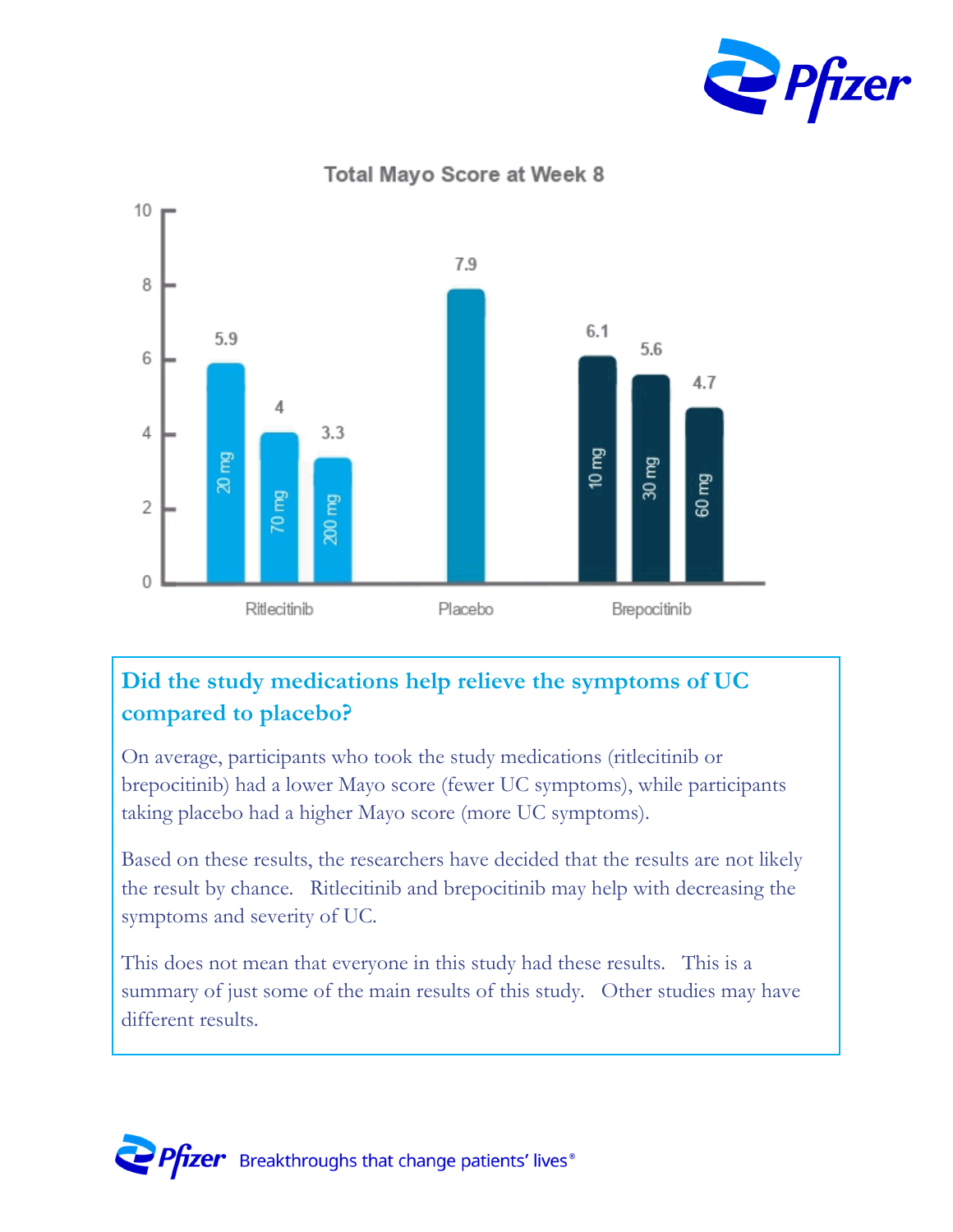

## **What medical problems did participants have during the study?**

The researchers recorded any medical problems the participants had during the study. Participants could have had medical problems for reasons not related to the study (for example, caused by an underlying disease or by chance). Or, medical problems could also have been caused by a study treatment or by another medicine the participant was taking. Sometimes the cause of a medical problem is unknown. By comparing medical problems across many treatment groups in many studies, doctors try to understand what effects a study medication might have on a participant.

One-hundred and forty-six (146) out of 317 (46%) participants in the induction of this study had at least 1 medical problem. A total of 14 participants left the study because of medical problems. The most common medical problems – those reported by more than 5% of participants – are described below.

Below are instructions on how to read Table 1.

#### **Instructions for Understanding Table 1.**

- The **1st** column of Table 1 lists medical problems that were commonly reported during the study. All medical problems reported by more than 5% of participants are listed.
- The **2nd** column tells how many of the 150 participants taking ritlecitinib reported each medical problem. Next to this number is the percentage of the 150 participants taking the ritlecitinib who reported the medical problem.
- The **3rd** column tells how many of the 142 participants taking brepocitinib reported each medical problem. Next to this number is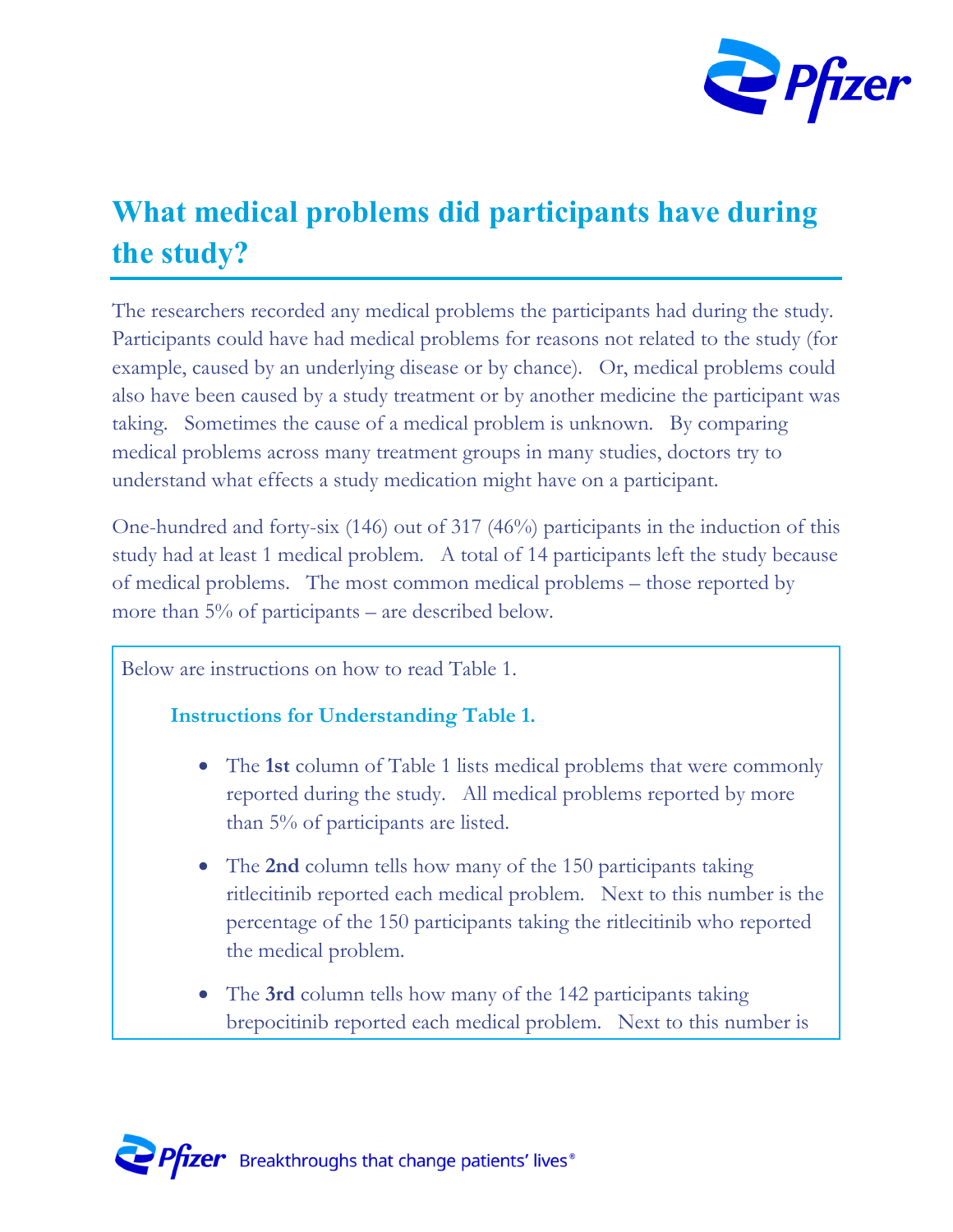

the percentage of the 140 participants taking the brepocitinib who reported the medical problem.

- The **4th** column tells how many of the 25 participants taking a placebo reported each medical problem. Next to this number is the percentage of the 25 participants taking a placebo who reported the medical problem.
- Using these instructions, you can see that 6 out of the 150 (4%) participants taking ritlecitinib reported having a headache, and 5 out of 142 (4%) participants taking brepocitinib reported having a headache. A total of 2 out of the 25 (8%) participants taking a placebo reported having a headache.

| Table 1. Commonly reported medical problems by study<br>participants during 8-week induction period |                                       |                                       |                                         |  |  |  |
|-----------------------------------------------------------------------------------------------------|---------------------------------------|---------------------------------------|-----------------------------------------|--|--|--|
| <b>Medical</b><br>Problem                                                                           | PF-06651600<br>(150)<br>Participants) | PF-06700841<br>(142)<br>Participants) | <b>Placebo</b><br>(25)<br>Participants) |  |  |  |
| Anemia (low<br>number of red<br>blood cells)                                                        | 7 out of 150<br>participants $(5\%)$  | 6 out of 142<br>participants $(4\%)$  | 1 out of 25<br>participants $(4\%)$     |  |  |  |
| Headache                                                                                            | 6 out of 150<br>participants $(4\%)$  | 5 out of 142<br>participants $(4\%)$  | 2 out of 25<br>participants $(8\%)$     |  |  |  |

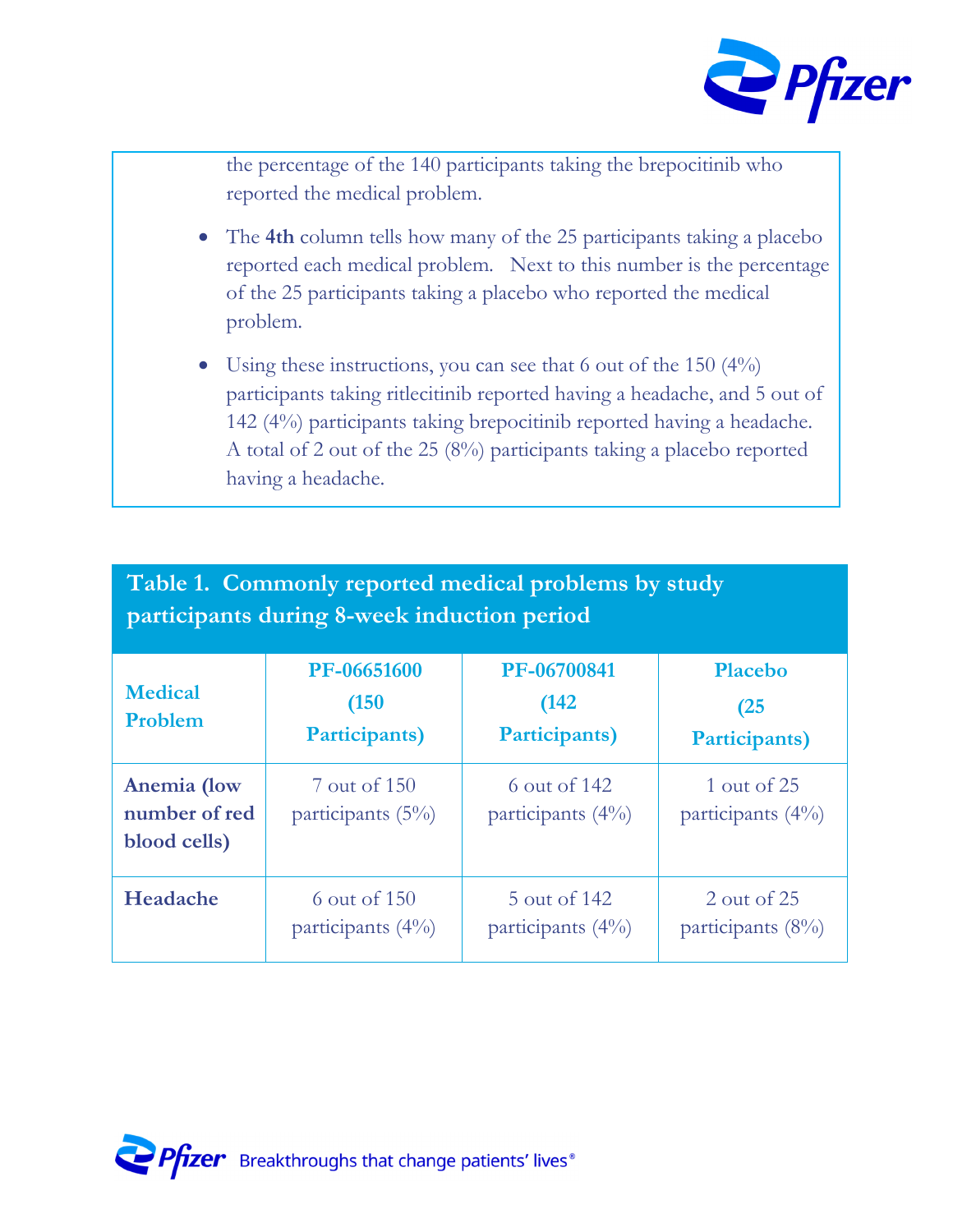

|                                             | Table 1. Commonly reported medical problems by study |  |  |  |
|---------------------------------------------|------------------------------------------------------|--|--|--|
| participants during 8-week induction period |                                                      |  |  |  |

| <b>Medical</b><br>Problem                 | PF-06651600<br>(150)<br>Participants) | PF-06700841<br>(142)<br>Participants) | <b>Placebo</b><br>(25)<br>Participants) |
|-------------------------------------------|---------------------------------------|---------------------------------------|-----------------------------------------|
| <b>Infection of</b><br>nose and<br>throat | 3 out of 150<br>participants $(2\%)$  | 8 out of 142<br>participants $(6\%)$  | $0$ out of 25<br>participants $(0\%)$   |
| Stomach pain                              | 2 out of 150                          | 4 out of 142                          | 2 out of 25                             |
|                                           | participants $(1\%)$                  | participants $(3\%)$                  | participants (8%)                       |
| <b>Fever</b>                              | 2 out of 150                          | 5 out of 142                          | 1 out of 25                             |
|                                           | participants $(1\%)$                  | participants $(4\%)$                  | participants (4%)                       |
| Joint pain                                | 3 out of 150                          | 5 out of 142                          | $0$ out of 25                           |
|                                           | participants $(2\%)$                  | participants $(4\%)$                  | participants $(0\%)$                    |

# **Did study participants have any serious medical problems?**

A medical problem is considered "serious" when it is life-threatening, needs hospital care, or causes lasting problems.

Eleven (11) participants (3%, or 11 out of 317 participants) had serious medical problems.

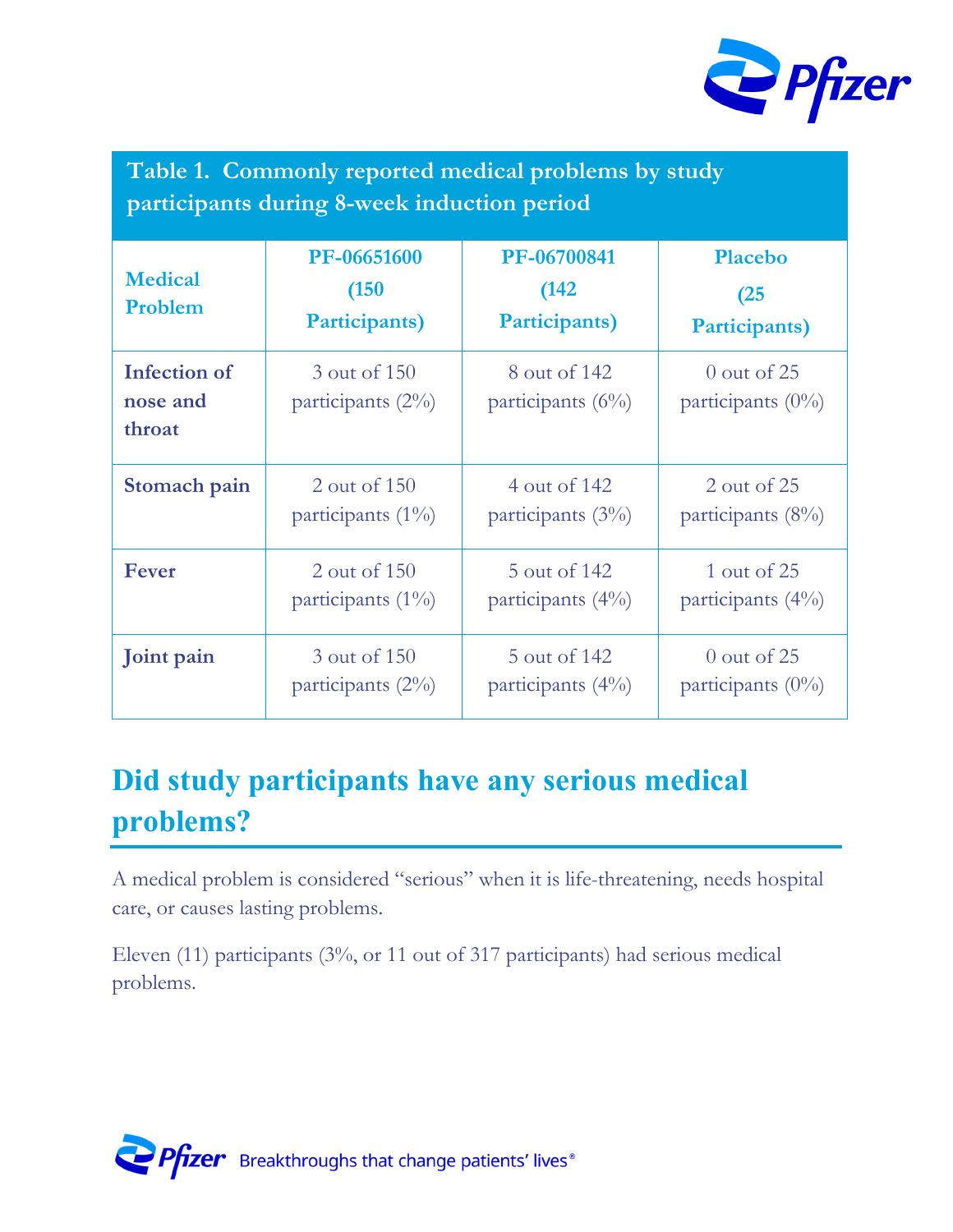

- 6 participants in the ritlecitinib group had serious medical problems. These included lung infection, severe UC, heart attack, brain inflammation (encephalitis), and lung damage.
- 5 participants in the brepocitinib group had serious medical problems. These included severe UC, haemorrhoid (swollen veins in rectum/anus) operation, blood clots, fever, and anaemia.
- No participants in the placebo group had serious medical problems.

One (1) participant died during the study from a heart attack. This was determined to not be related to the study treatment.

Researchers believe most of the serious medical problems reported by participants were not related to study medications, except for 1 case of severe UC (ritlecitinib 20 mg group) and 1 case of fever (brepocitinib 30 mg group).